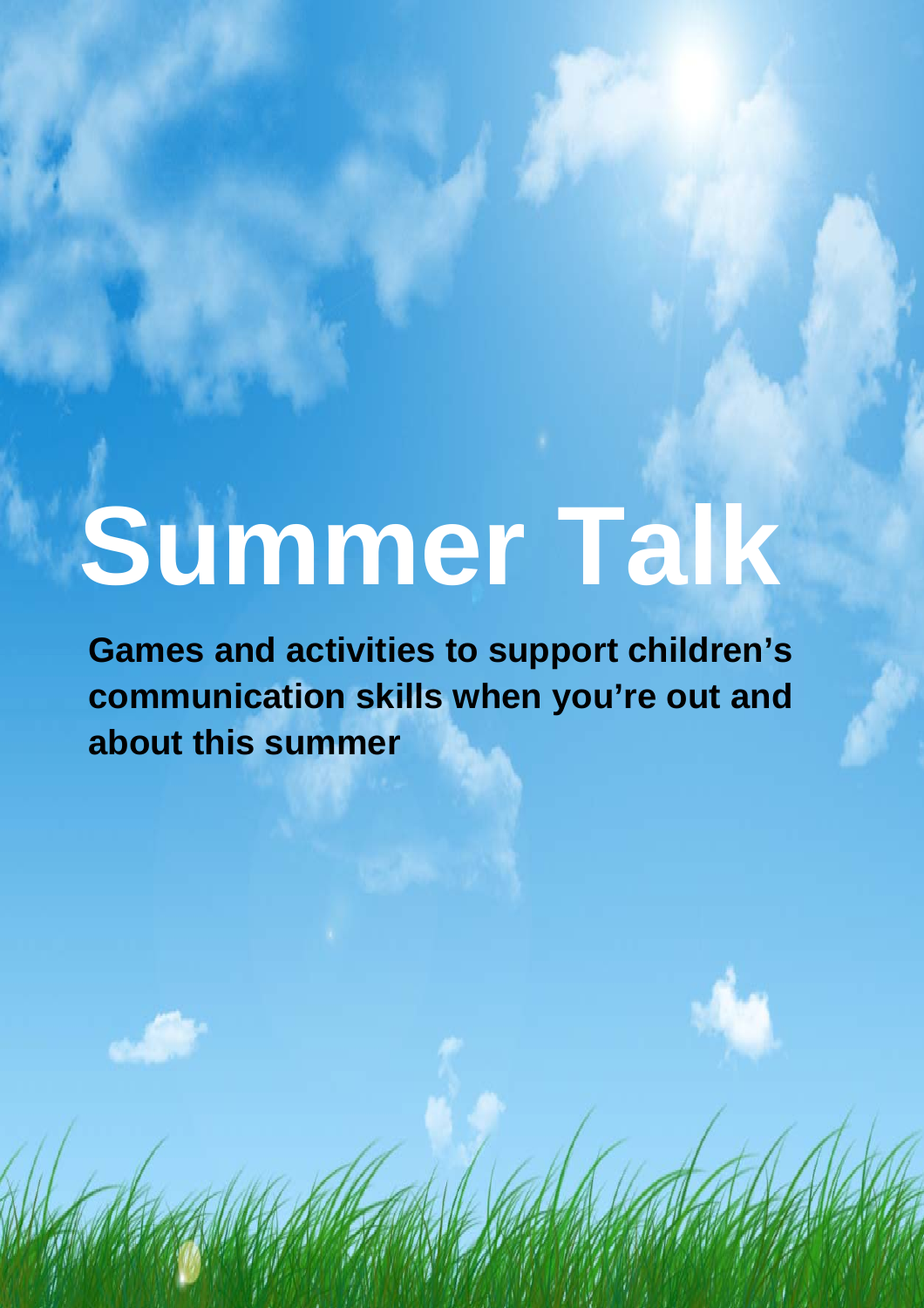# Summer talk



This August, you and your family may be spending lots of time together going out and about locally. You may even be planning exciting day trips or even going away on holiday.

Here at the Communication Trust, we know how important family time is. In this *Summer Talk* toolkit, you'll find a range of games and activities that are fun and easy to do whilst at the same time encouraging your children's communication skills.

We'd like to thank our partners from across the country who have contributed their brilliant ideas and activities to this toolkit as part of their support of *Hello (national year of communication)*.

Visit www.thecommunicationtrust.org.uk for further information, free resources and to sign up for regular updates.

#### What's inside this pack?

- **Museum fun** question ideas to start a conversation with your children.
- **Zoo fun!** help your children learn the signs for different animals at the zoo and go exploring together.
- **Trolley challenge** keep your kids amused in the supermarket and develop their language skills at the same time.
- **Car challenge** exhausted by the thought of long journeys? Check out our ideas and challenges for journeys.
- **Picnic fun!** take the family out for a teddy bears picnic and use songs and rhymes to develop communication skills.
- **Sports challenge** take the classic game of 'throw and catch' to the next level.
- **Kitchen fun** make a noisy lunch at home and get help from your children in the kitchen.
- **Top tips for communication with your child –** top tips to support children's speech, language and communication.
- **And there's more...** useful websites with more games and activities that you can do with your children at home or out and about.

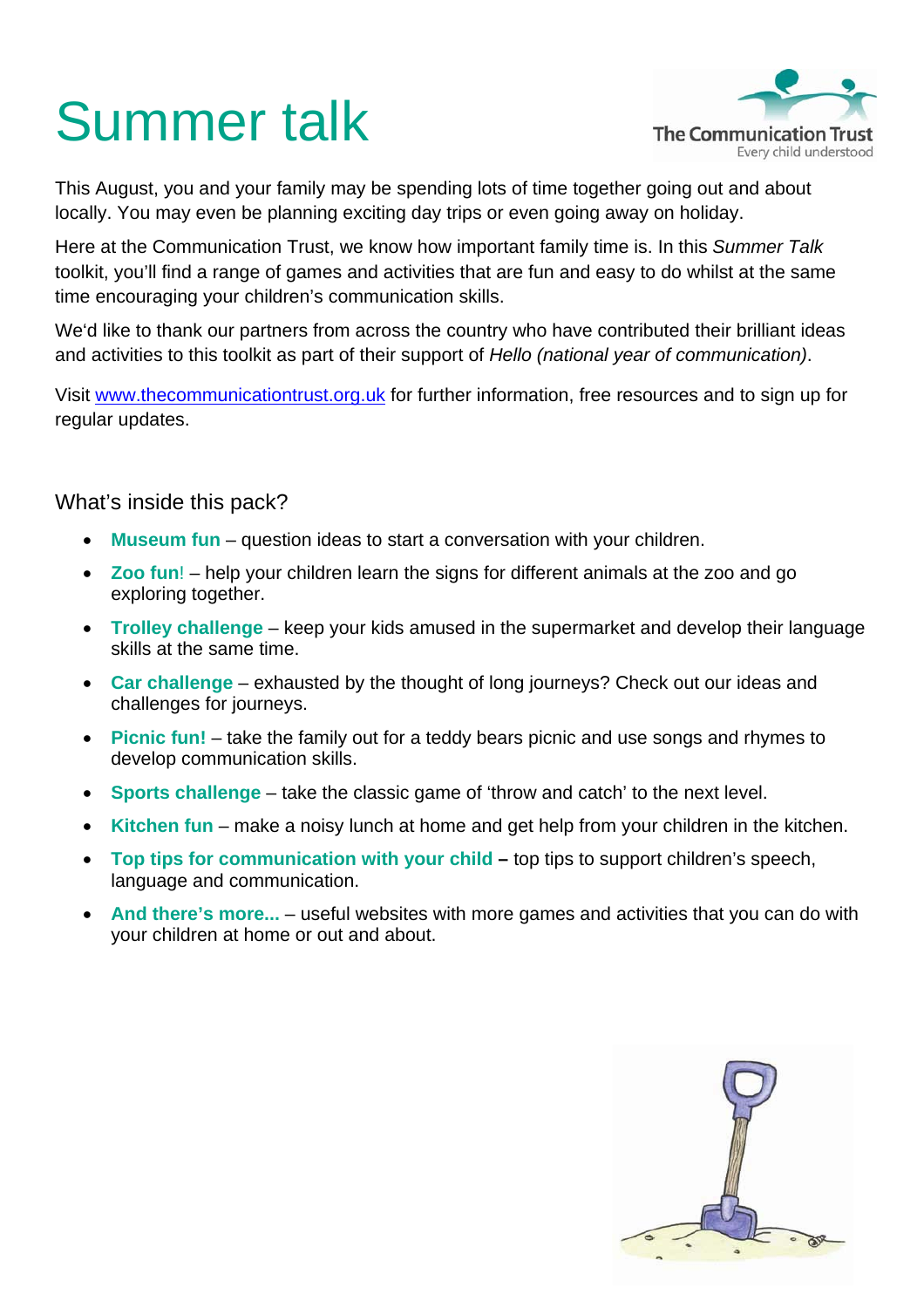#### Why communication?

It's easy to think that children's speech, language and communication develops no matter what. But this isn't true.

Speech, language and communication underpins everything we do, yet children don't learn to talk by accident.

Adults play a really important role in nurturing and supporting these skills. Listening to what children say, giving them ideas and creating opportunities for talk and interaction can make a big difference to children's ability to live life to the full.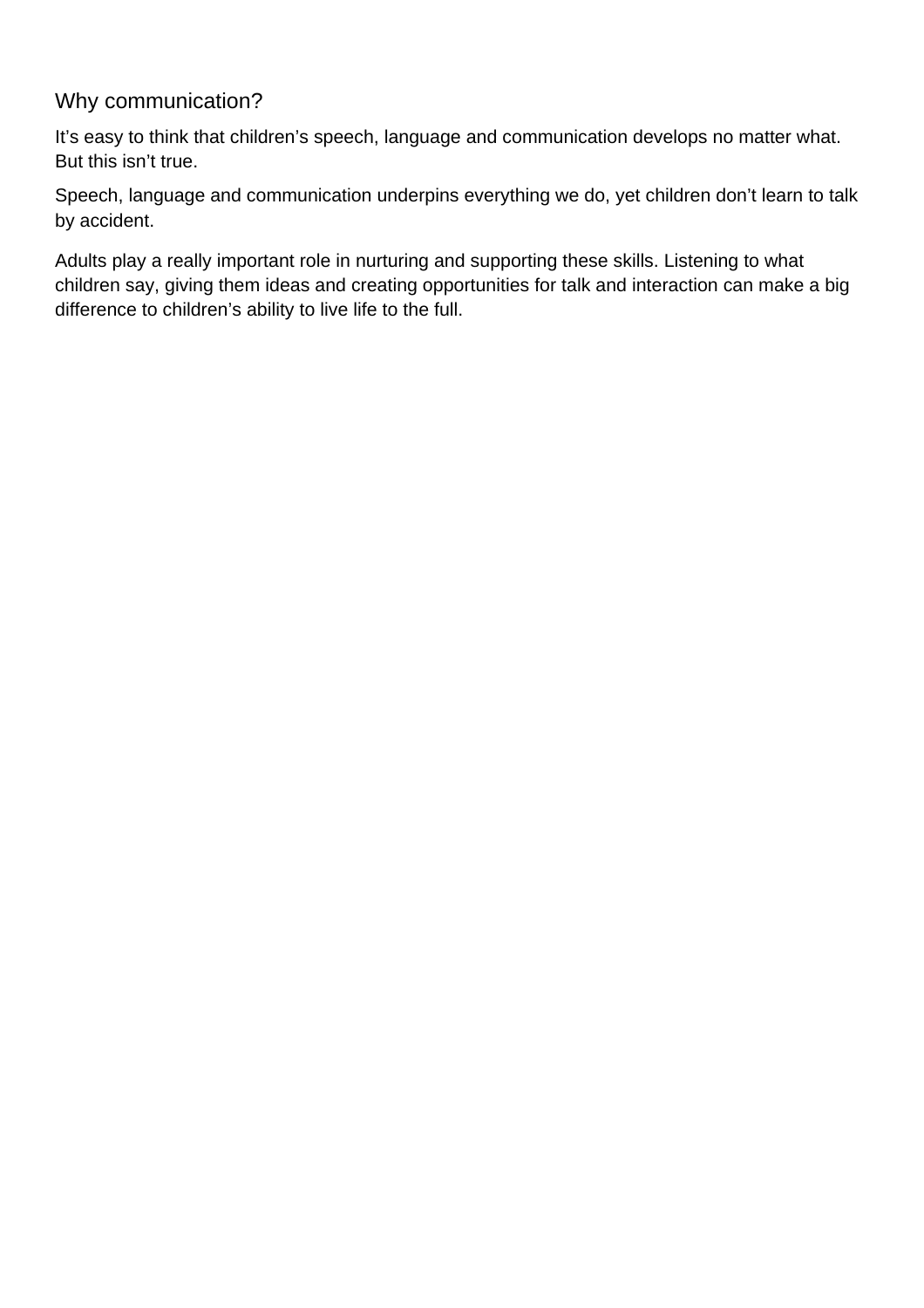### **Museum trip**

Museums are a great place to visit. You can be guaranteed there'll be things you'll see that you don't normally come across in your daily life, and for that reason it offers a lot to talk about.

Wherever you live you're likely to have a local museum nearby. Check out your local council website for details of your nearest.

Many museums offer activities for children that are free or low cost. Why not combine a trip to the museum with a picnic in a local park? It's a perfect cheap day out.

#### **Activities to try**

#### Museum treasure hunt

Make a fun game searching out the following items and talk about what you find;

- What's the oldest thing you can find?
- Can you find something from faraway?
- What's the smallest exhibit you can find?
- What's the biggest exhibit you can find?
- What's the funniest looking item you can find?

#### Become an inventor for the day!

Great questions to ask any budding inventor

- Imagine you're an inventor for the day what would you invent?
- Tell me more about what your invention would look like?
- Tell me more about what it would do?
- How big is it?
- What is it made of?
- How does it work?
- Can you draw a picture of your invention?

This fantastic activity comes from Fink (Family Interaction Nurtures Kids). Fink is passionate about communication and they're on a mission to get people talking. For more information log onto www.finkcards.com

Fink has partnered with *Hello* for this month's 'talk and go' theme. During August they're offering 50% off any order when you quote HELLO online. You can also find free tips, advice, resources and expert blogs on helping your child become a confident communicator at www.finkcards.co.uk/resources/blog

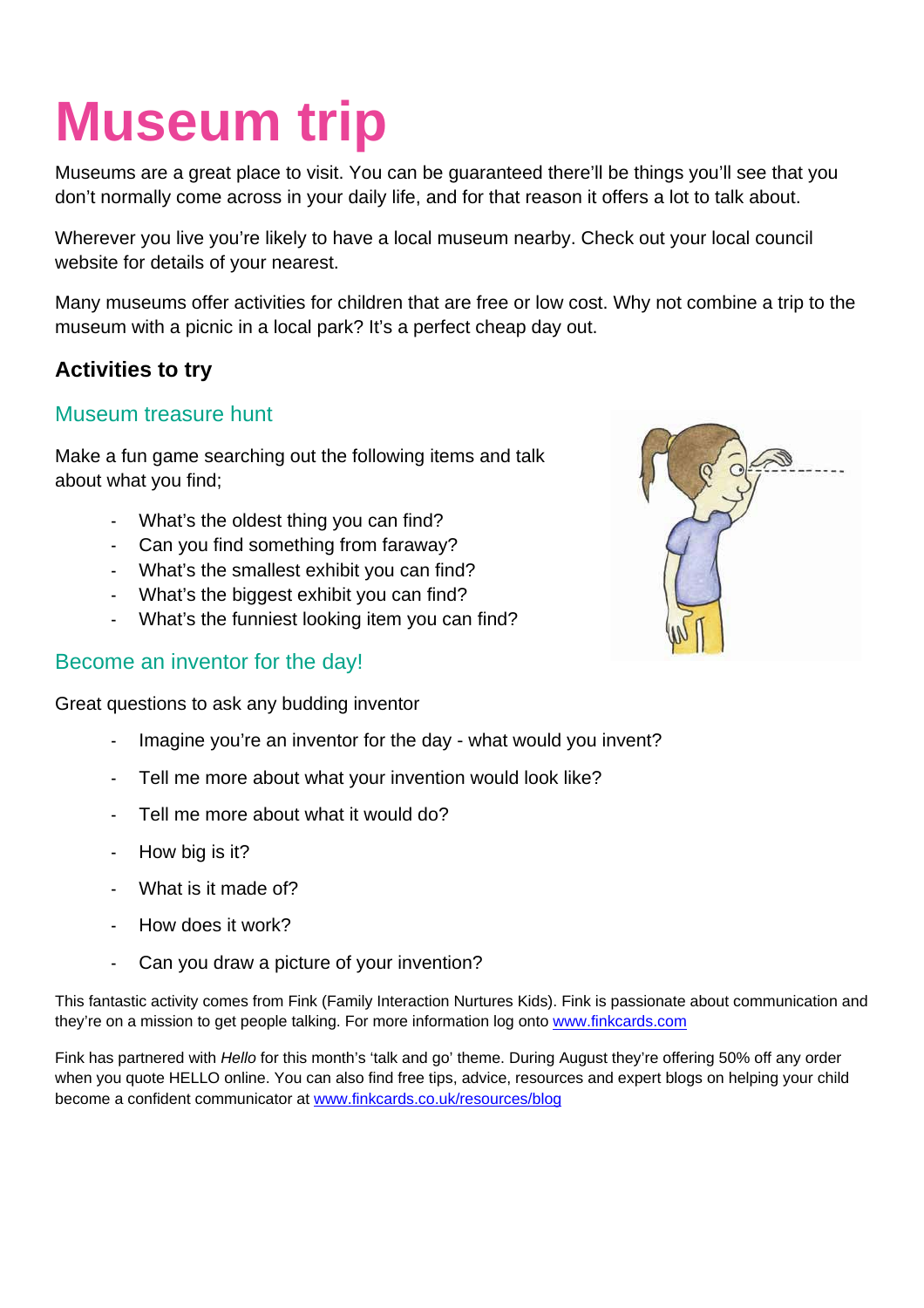# **Zoo fun**

A family trip to the zoo offers many things to talk, or sign about, and there's lots of fun to be had. Can you spot these as you walk around?

Monkey **Lion** 



Working clawed hand scratches under working arm.



 Clawed hands (palms in, pointing up) outline mane and then make alternate clawing movements (palms forward, pointing up).





Working bunched hand (palm down, pointing forward) "snakes" forwards. Directional sign.



 Working clawed hand (palm down, pointing forward) by side of head, moves down with fingers wriggling.

Snake Spider Spider Giraffe



 Pads of thumb, middle and third fingers of working hand touching, index and little fingers extended (palm in, pointing up);supporting cupped hand (palm back, pointing in) moves up and down working forearm.

These sign diagrams and text descriptions come from Signalong. To access more information, additional resources and further free, summer, downloadable signs go to www.signalong.org.uk/news/index.htm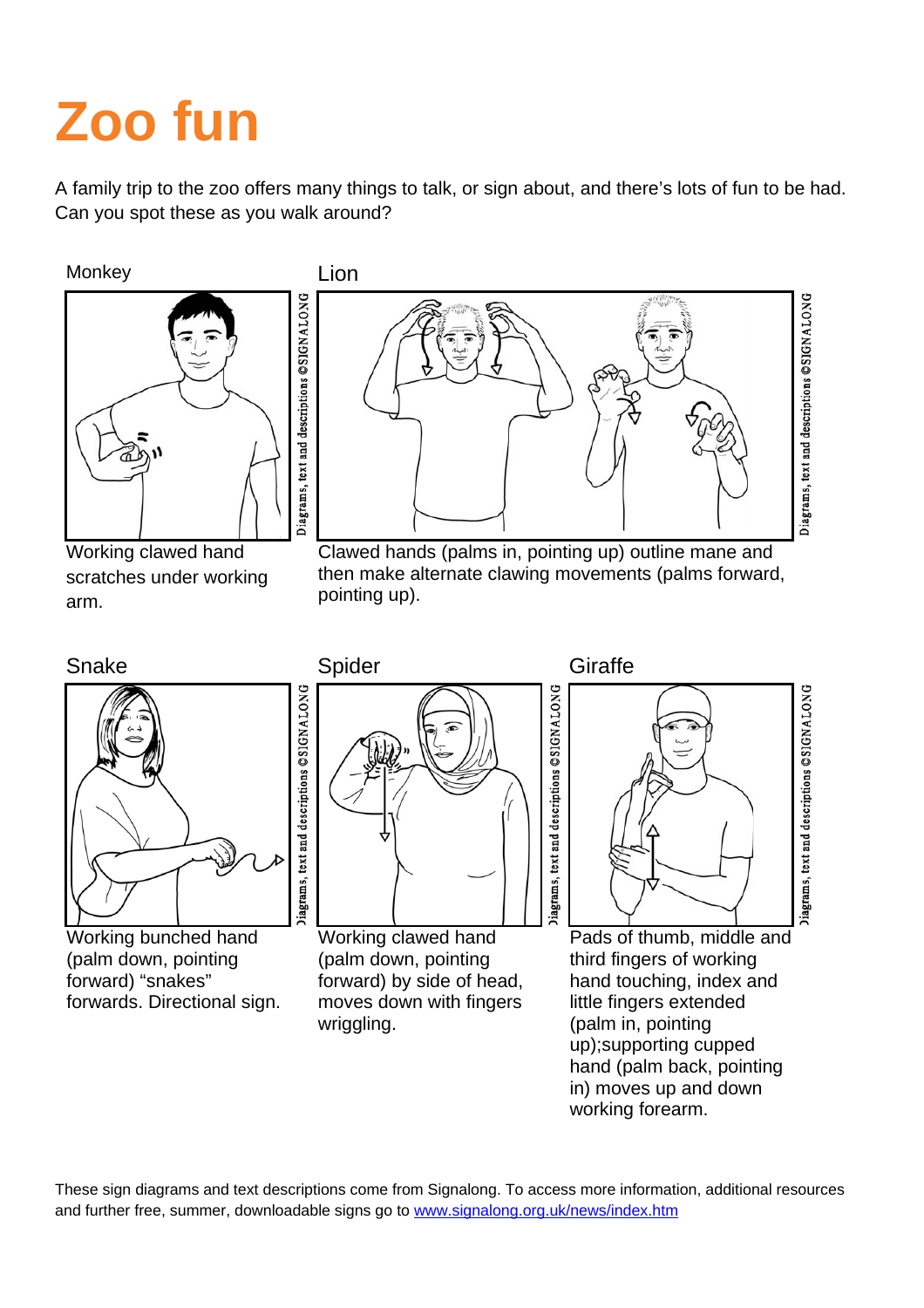# **Trolley Challenge**

Keep your children amused and develop their communication skills, as you go around the supermarket with the *Trolley Challenge*. You have a lot to think about as you shop, so here are some quick and easy things to do with your child at the same time, whatever their age. If you have children of different ages, swap the activities you do, so they all have a turn.

#### $0 - 6$  months

Every time you put something in your trolley – look at your baby. How many different faces does he/she make?

#### $6 - 12$  months

Every time you put something in your trolley – talk or make noises with your baby. How many noises does your baby make in return?

#### 12 – 18 months

Every time you put something in your trolley – show it to your baby and tell them what it is

#### 18 – 24 months

Every time you put something in your trolley – say the name of the object and add the word 'in', e.g. 'banana in'

#### 24 – 36 months

Every time you put something in your trolley – say the name of the object and add a describing word, e.g. 'big banana'

#### $3 - 4$  years

Every time you put something in your trolley – clap out the syllables in the word, e.g. ba/na/na = 3 claps

#### $4 - 5$  years

Every time you put something in your trolley – ask your child to tell you 2 things about it, e.g. banana – 'it's yellow and you eat it'



This *Trolley Challenge* activity comes from Cambridgeshire Community Services NHS Trust. You can find out more about their work at **www.slc.cambridgeshire.gov.uk***.* This site includes excellent activities and information to support parents and carers.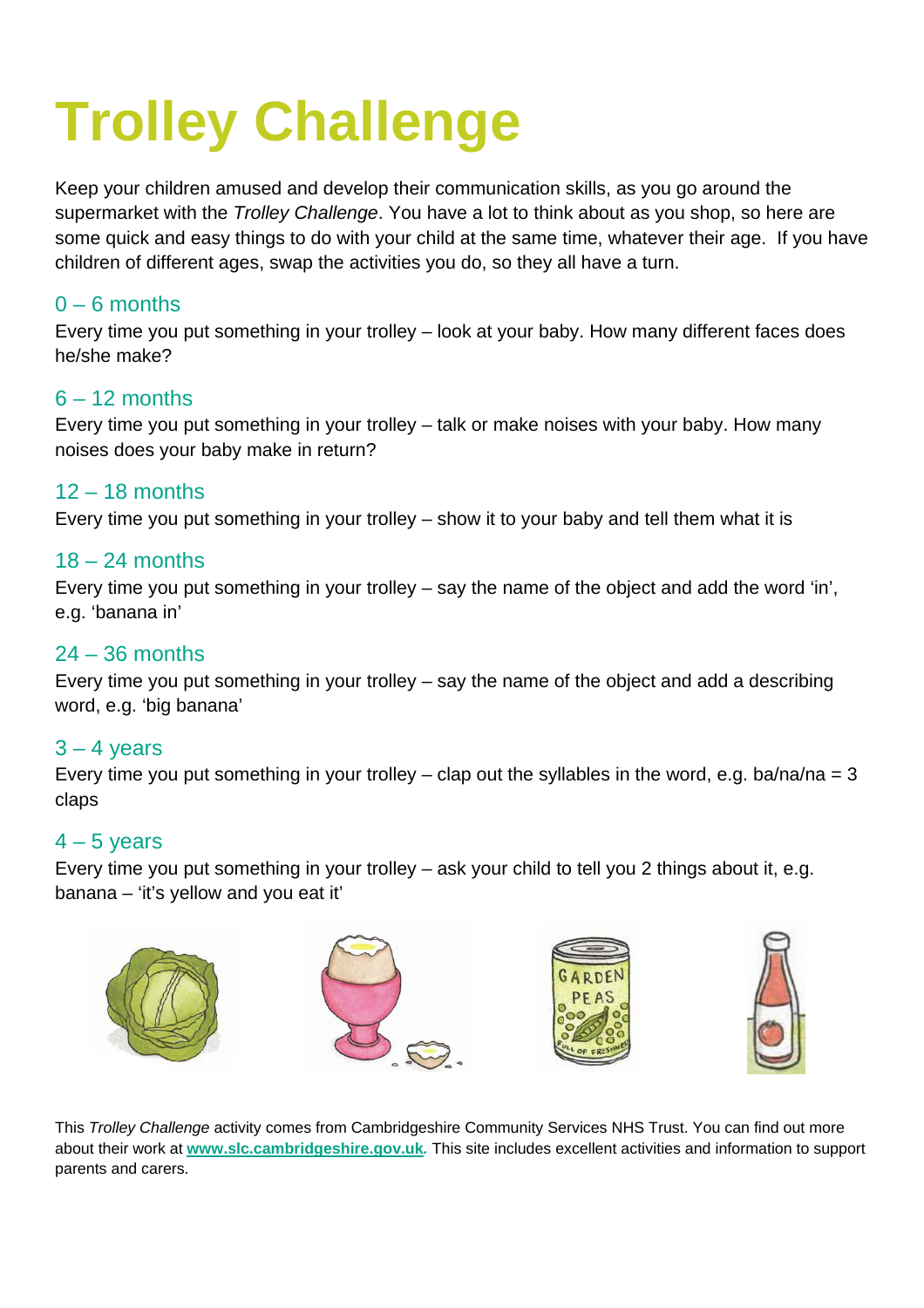# Car challenge

Exhausted at the thought of keeping your kids amused on a long journey? Try these activities to ensure travel time is fun and educational rather than a stressful experience for everyone involved!

#### Present time

Wrap up little presents for children to open at certain times on long journeys. These can be cheap and simple things such as a box of raisins, pipe cleaners to play with, crayons or travel game like *Guess Who*. The excitement is in guessing what's inside! Get children to describe the shape of the parcel; whether it's soft or hard, what they think might be inside and why.

#### Guess the character

You describe a character from a TV programme, a film or book and the children have to guess who you're talking about. Then they describe someone and you guess.

#### I Spy

This can be with things you can actually see or even things that you're thinking of. For young children, describe the object as well as giving the first letter of what you're thinking about.

#### Registration plate challenge

Make up silly phrases based on the registration plates of vehicles you pass: C989 VAE = Very Amazing Elephants

#### Let's pretend

Pretend your car's a different vehicle (such as a submarine) and make up a story about it. 'The submarine is being chased by three pink hammerhead sharks.' Take turns to add the next sentence or part of the story so that everyone in the car adds something.

#### Passenger maths

Give a number to people and animals in cars that you pass e.g.: 1 for a man 2 for a woman 3 for a child 4 for a pet Take turns and keep your score. The first to get to an agreed number of points, e.g. 50 or more, wins the game.

#### Car football

Everyone in the car chooses an unusual type of vehicle (like a tractor), or a less common colour of vehicle (yellow), or a specific type of lorry (like a Sainsbury's lorry). Whoever sees their chosen vehicle coming towards them scores a goal, but if the car overtakes a chosen vehicle everyone else scores a goal. Once someone has seen or overtaken their chosen vehicle, they have to pick a different one.

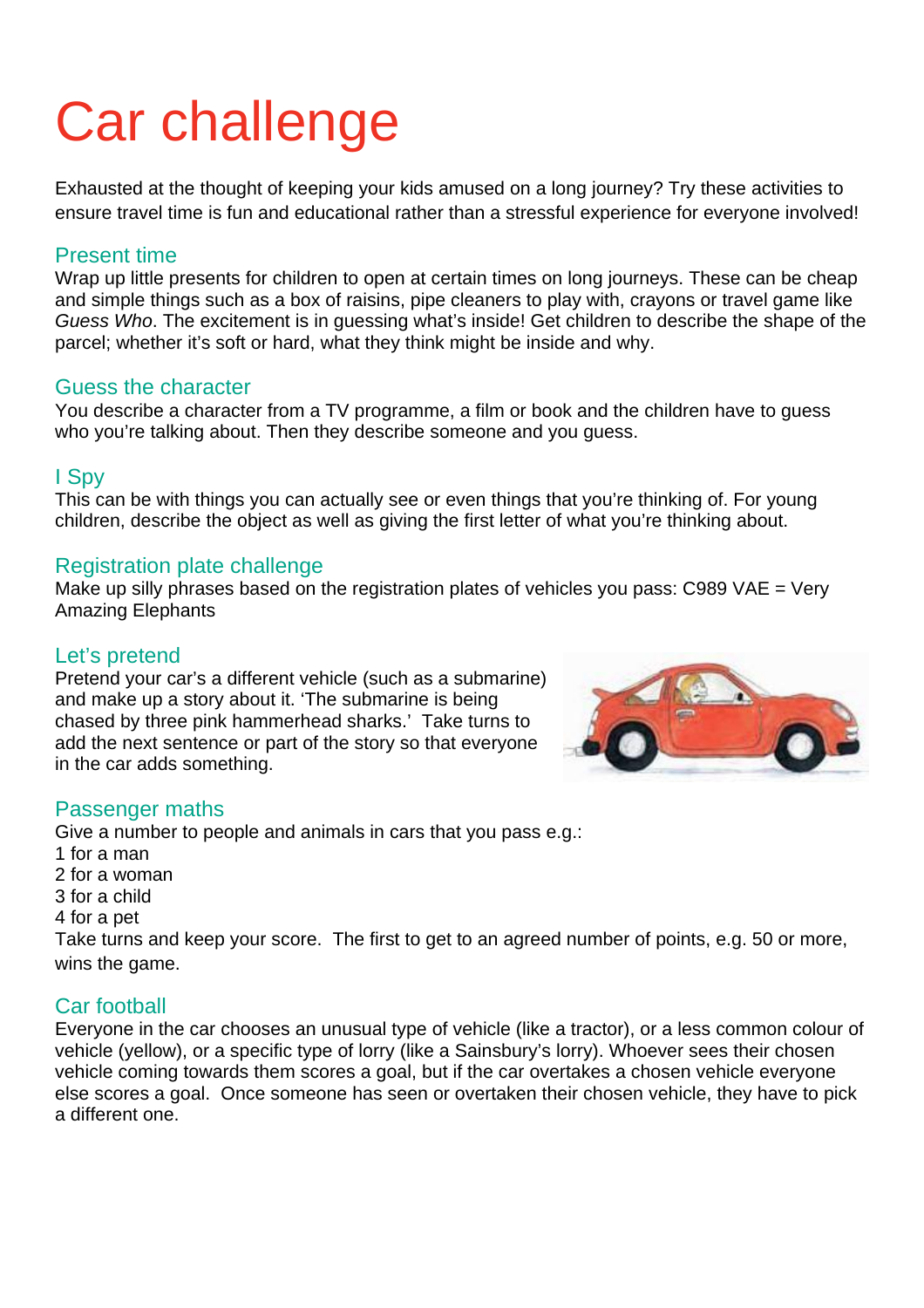# **Picnic fun**

Why not go to the park on a sunny day for a Teddy Bear's Picnic and use songs and rhymes to help develop your children's communication skills. Here are a few for you to try

#### To the tune of 'Drunken sailor'

*What do we need when we go on a picnic? What do we need when we go on a picnic? What do we need when we go on a picnic, on a sunny morning? Lots of apples and chocolate biscuits Lots of apples and chocolate biscuits Lots of apples and chocolate biscuits on a sunny morning* 

Children can suggest ideas and you can mime actions eating the different foods



#### Spoken rhymes

*Chop chop choppety chop Chop off the bottom and chop off the top What you have left – you can eat the lot! Chop chop choppety chop* 

You can accompany this with drums, rhythm sticks etc (beating in time with pulse of the rhyme in a chopping action)

*Slice slice the bread looks nice Spread spread butter on the bread On the top we'll put some ham/cheese/jam etc Make it tasty for your Ted*  (as in a teddy bear's picnic)



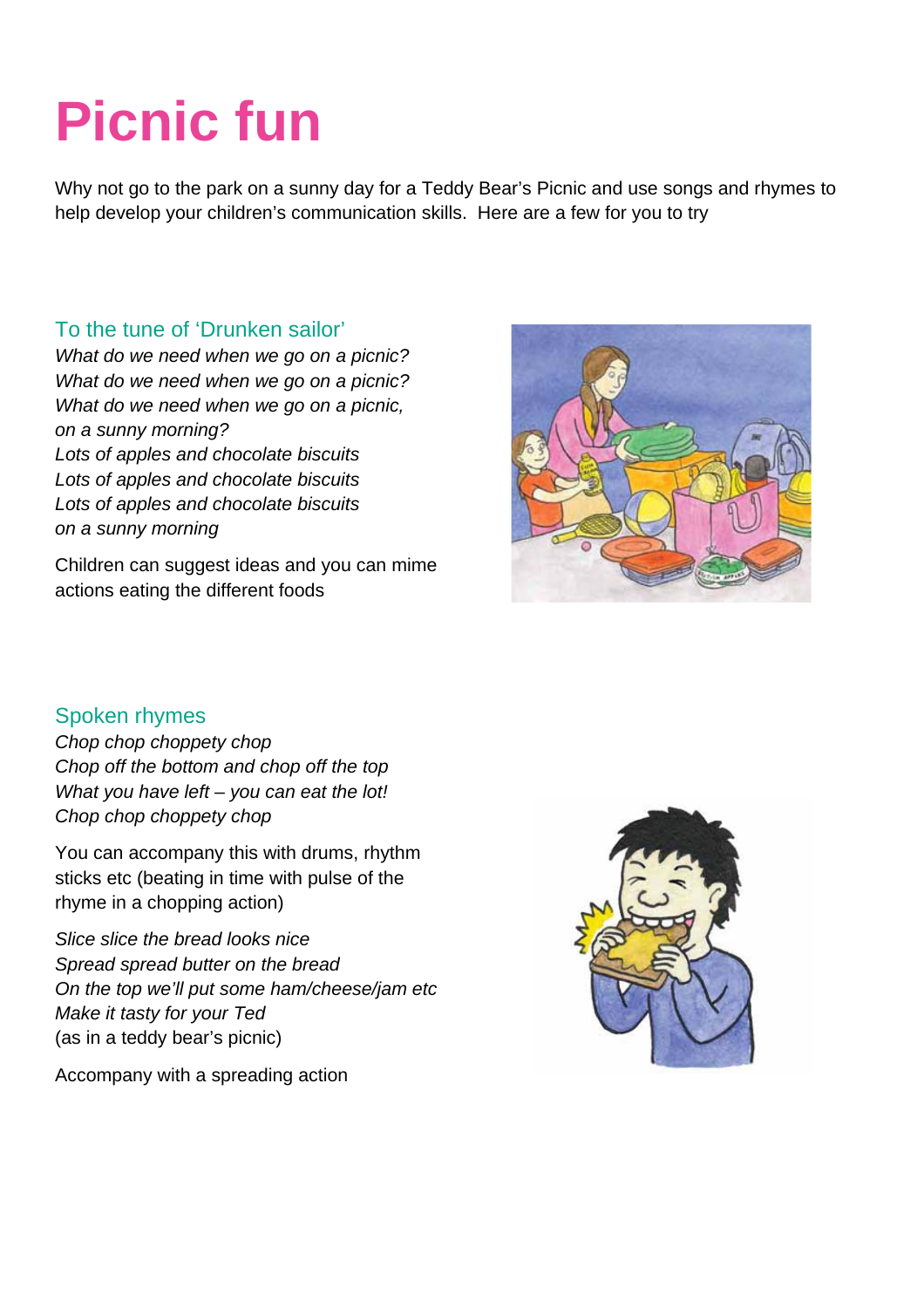#### To the tune of 'Frere Jacques'

*Lick your ice cream Lick your ice cream With your tongue With your tongue It's all sweet and sticky It's all sweet and sticky Yum, yum, yum! Yum, yum, yum!* 



#### To the tune of 'The sun has got his hat on'

*The sun has got his hat on, hip hip hip hooray The sun has got his hat on and he's coming out to play We have got our hats on, hip hip hip hooray We have got our hats on and we're coming out to play We have got our sun cream on, hip hip hip hooray We have got our cream on and we're coming out to play* 



#### To the tune of 'Here we go round the mulberry bush'

*Here we go round the picnic rug, the picnic rug, the picnic rug. Here we go round the picnic rug, on a sunny morning. This is the way we... peel an orange/ bite an apple/ drink our juice etc on a sunny morning.* 

Children hold hands and walk in a circle round the picnic rug, then do appropriate actions for each verse

*We're going on a picnic, leaving right away If it doesn't rain we'll stay all day Have you got the sandwiches? Yes I've got the sandwiches Have you got the bananas? Yes I've got the bananas etc Going on a picnic on a sunny day.* 

Children provide the answers to the 'Have you got the...?' questions.



This fantastic activity is part of a Communication Picnic Pack developed by Norfolk Community Health and Care NHS Trust and Children's Speech and Language Therapy team. Inspired to download the Communication Picnic Pack? Log onto www.hello.org.uk/talkandgo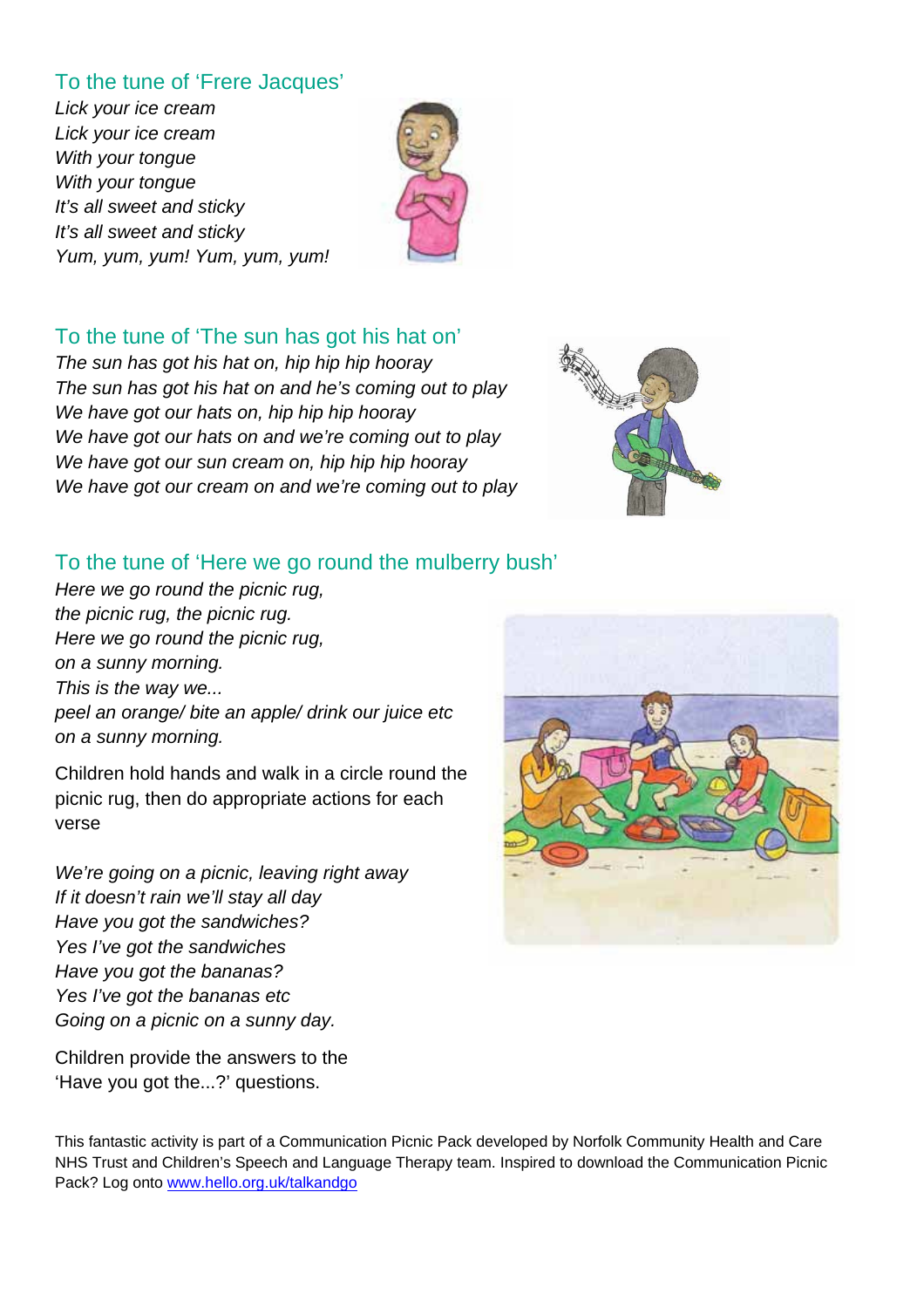# Sports challenge

Even a simple game of 'catch and throw' can be turned into an opportunity for fun and communication. *Over the Line* is a throwing and catching game that's a doddle to set up and a delight to play.

What you'll need:

A ball you can throw, like a tennis ball and some cones.

You can play *Over the Line* with different numbers of players but 3 a side are ideal.

- Start by marking out 2 lines say 10 metres long and 10 metres apart (see the diagram below).You can alter the distances once you've seen how well your children can throw.
- The space between the lines is out of play.
- Get the 2 teams to stand behind their lines. The red team starts and a player throws the ball from a few paces behind their line. The aim is to throw the ball so it lands in the opponent's area anywhere behind the line.
- Once it's crossed the line the whites try to catch the ball or at least touch it before it lands.
- If the ball hits the ground without being caught or touched, the throwing team gets a point.
- If someone in the receiving team catches the ball, they get a point. If they touch the ball but don't catch it, then nobody gets a point.
- The player who catches or touches the ball, must throw it back from where they were standing.
- If the ball hits the ground to score a point, the nearest player to where it landed takes the next turn from that spot.

As well as helping children build their throwing and catching skills, the game also teaches them something about tactics. That's because how you position your players is an important part of playing the game well.

BT sponsored the *Hello* campaign. *Over the Line* is one of 12 *Coaching for Life* resources, developed as part of BT's official London Olympics 2012 education programme. Parents and carers are encouraged to get their children (6-11 year olds) to try different sports and to give them opportunities for communication.

Find out more at www.bt.com/coachingforlife. You'll find downloadable instructions for all 12 games, along with videos of how to play. There are also downloadable coaching tips, a coaching tips video and information on the iTunes *Coaching for Life* app.



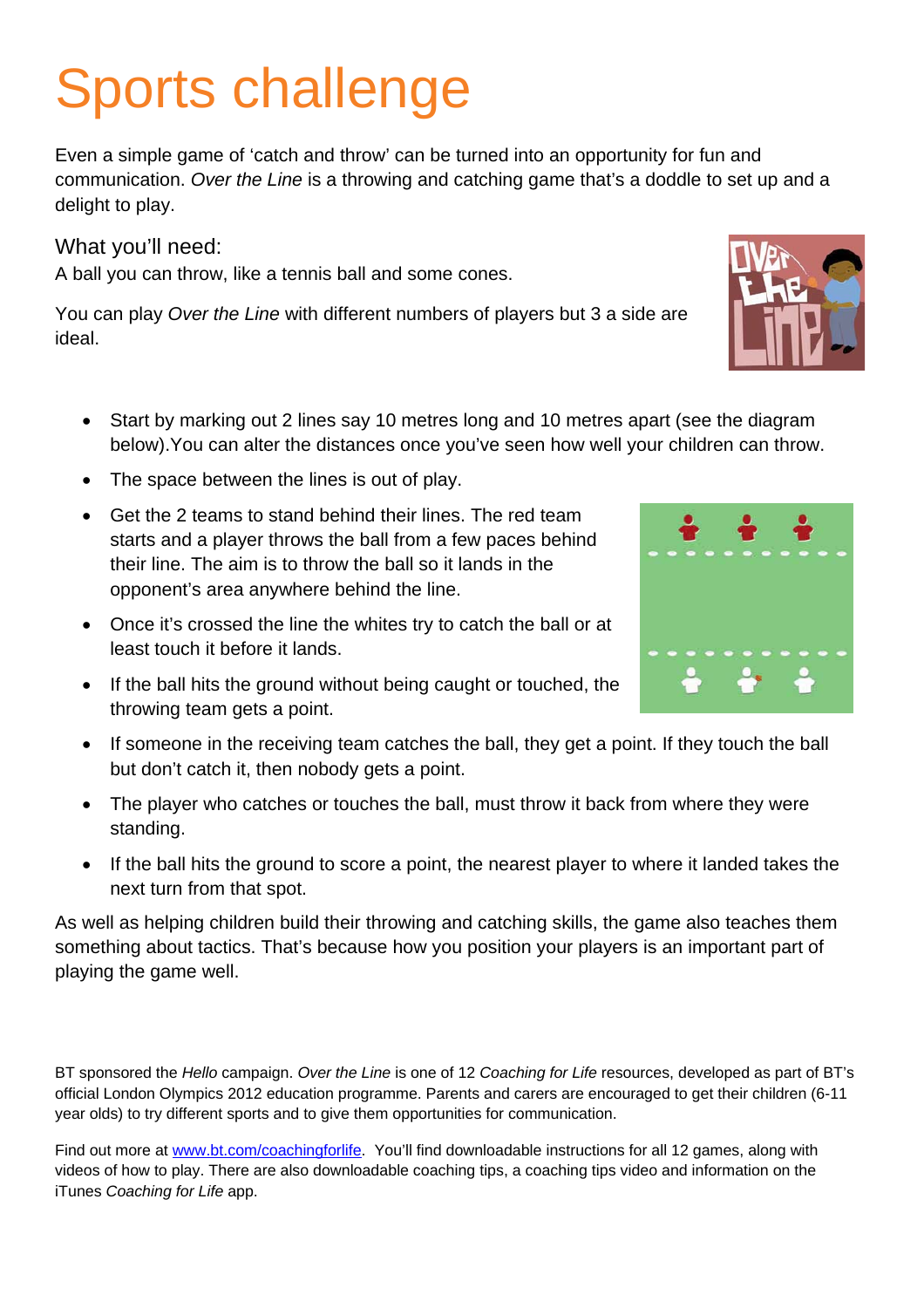### Kitchen fun

If you find yourself at home this summer, why not get the family together in the kitchen? Making a noisy lunch together is an excellent opportunity for talking and having fun.

Have fun in the kitchen with your children Make a noisy lunch together, talking and copying the sounds you hear. Encourage children to learn vocabulary by introducing new equipment and unusual foods.

#### Here are some ideas:

#### Listen to the sounds

- Listen to the sounds in the kitchen.
- Talk about and copy the sounds of different kitchen utensils and equipment:

Metal spoons Food processor Knives chopping

#### Listen to the sounds

Take turns to talk about the different sounds you make as you eat.

Chewing slurping, munching and crunching!



#### Guess the noise:

- 1. Pick a noisy utensil or piece of equipment in the kitchen
- 2. Tell your child to close their eyes and listen carefully
- 3. Make a noise e.g. chop on a board
- 4. Get your child to open their eyes and make a guess
- 5. If they're wrong, do it again and then show them

This *Noisy Kitchen* activity was adapted from a 0-5s activity resource written by Humber NHS Foundation Trust, in conjunction with Hull City Council, East Riding of Yorkshire Council and East Riding of Yorkshire Families Information Hub Service (FISH). You can also find other kitchen activities from our *Hello* partners at www.hello.org.uk/talkandgo

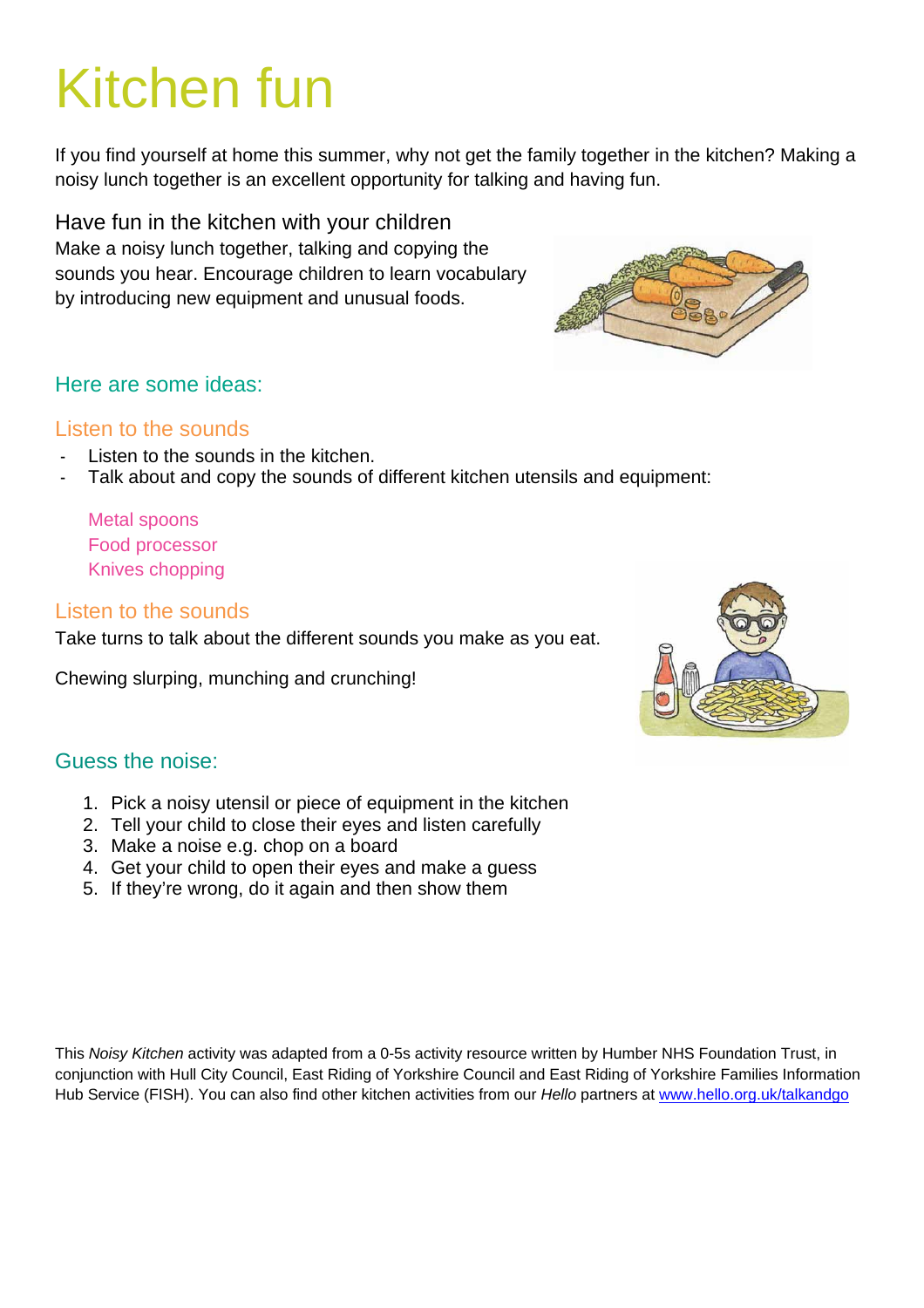# Top tips for communicating with your child

Below are some top tips for communication development when you are out and about this summer.

- Talk about the things your child is interested in. For example, if they're playing on the slide in the park, go over and comment 'weeee you're sliding down'
- Use comments and prompts to keep the conversation up. They're better than questions for keeping children involved. For example, if your child is eating an ice-cream, comment, 'Mmm, that looks good. I love ice-cream.' They can then respond with more words than if you ask 'What's that you're eating?'
- Put aside time each day for talking together
- If your child doesn't get it quite right the first time, don't say "that's wrong", say it back the right way. For example, if your child says, "I goed swimming", just say back to them, "yes you did, you *went* swimming.'
- Explore words talk about new words when your child comes across one
- Enjoy conversations with your child children learn from conversations with adults as much as their friends
- Comment on your child's play using simple language, such as "horse jumping", "man eating orange"
- Ask your child to follow simple instructions, for example feed a teddy, and see if they can copy
- Remember to OWL! 1) Observe your child 2) Wait for them to interact with you 3) Listen to their responses to you
- Extend what your child is saying by one more word than they can say. If they say "soup please" you say "tomato soup please". Or if they say "want soup please" you say "Hannah wants soup please"
- If you're doing any activity, it can be a good idea to do the same thing beforehand so that children know what to expect. For example making sandwiches for a picnic. You could also recap the activity after you've



done it. This helps to develop children's ability to understand and say the words involved in the activity, because you'll be repeating them.

• **Most importantly - have fun!**

#### **If you're concerned about your child's communication, log onto Talking Point (www.talkingpoint.org.uk) and use the 'progress checker'. You can also find your nearest speech and language therapy services using the postcode searchable database.**

These tips have been provided by both Oxford Health NHS Foundation Trust and Oxfordshire County Council, and Norfolk Community Health and Care NHS Trust. They have been adapted from their summer resources *Make the most of your summer* and *Communication Picnic Pack*. To find out more on these, go to www.hello.org.uk/talkandgo